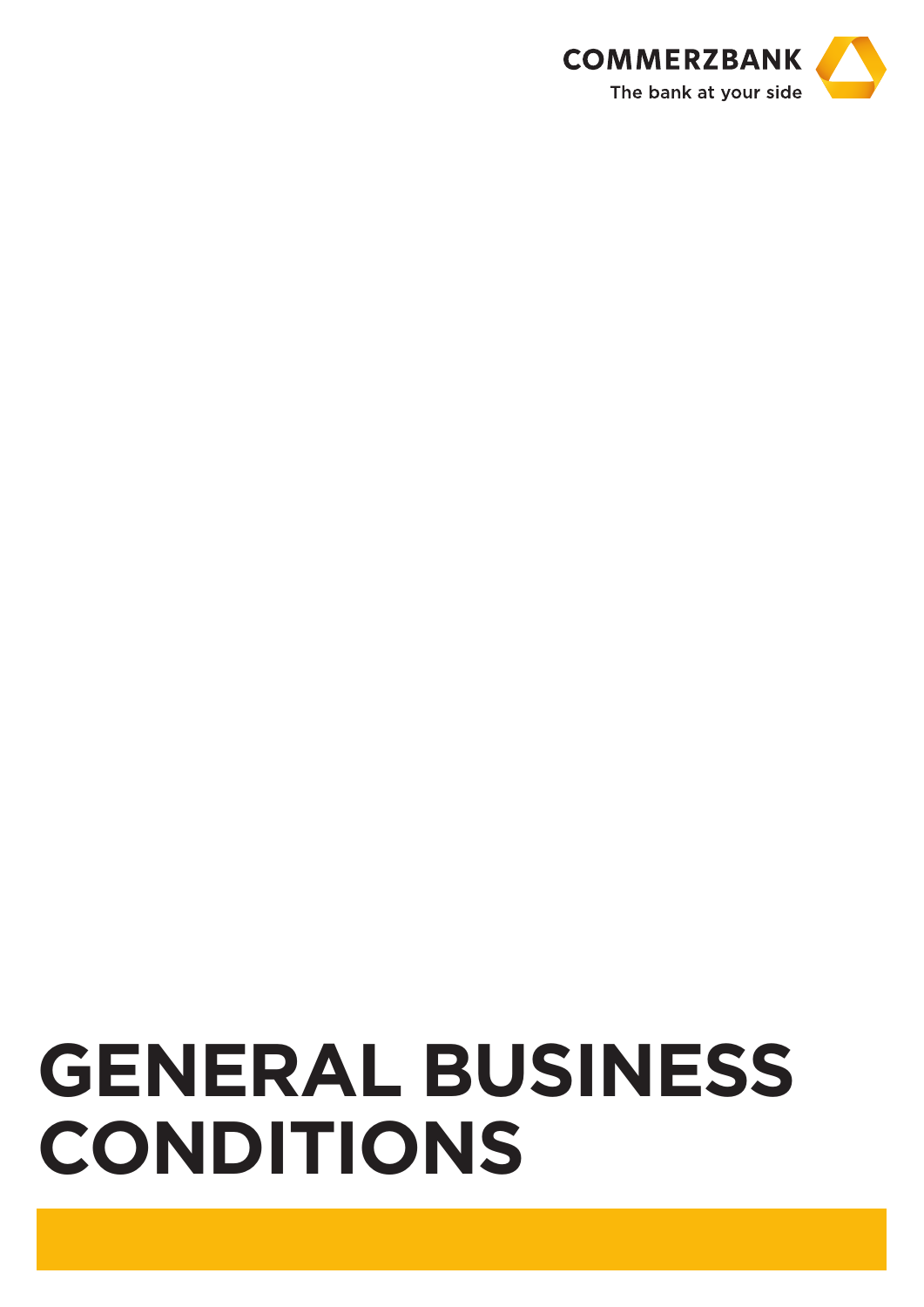# **Content**

- **1. Scope of Application and Changes to these Business Conditions and Special Conditions for Individual Business Relationships**
- **2. Banking Secrecy and Banking Information**
- **3. Liability of the Bank; Shared Liability of the Client**
- **4. SetOff**
- **5. Right of Disposal upon Decease of the Client**
- **6. Governing Law and Jurisdiction**
- **7. Account Maintenance**
- **8. Reverse Entries and Correction Entries made by the Bank**
- **9. Direct Debit Orders**
- **10. Foreign Currency Transactions and Risks Inherent in Foreign Currency Accounts**
- **11. Client's Obligation to Cooperate**
- **12. Interest Rates, Fees and Expenses**
- **13. Security for the Bank's Claims against the Client**
- **14. Termination by the Client**
- **15. Termination by the Bank**
- **16. Deposit Insurance**
- **17. Dispute Resolution by Arbitration, Complaints**
- **18. Entry into Effect**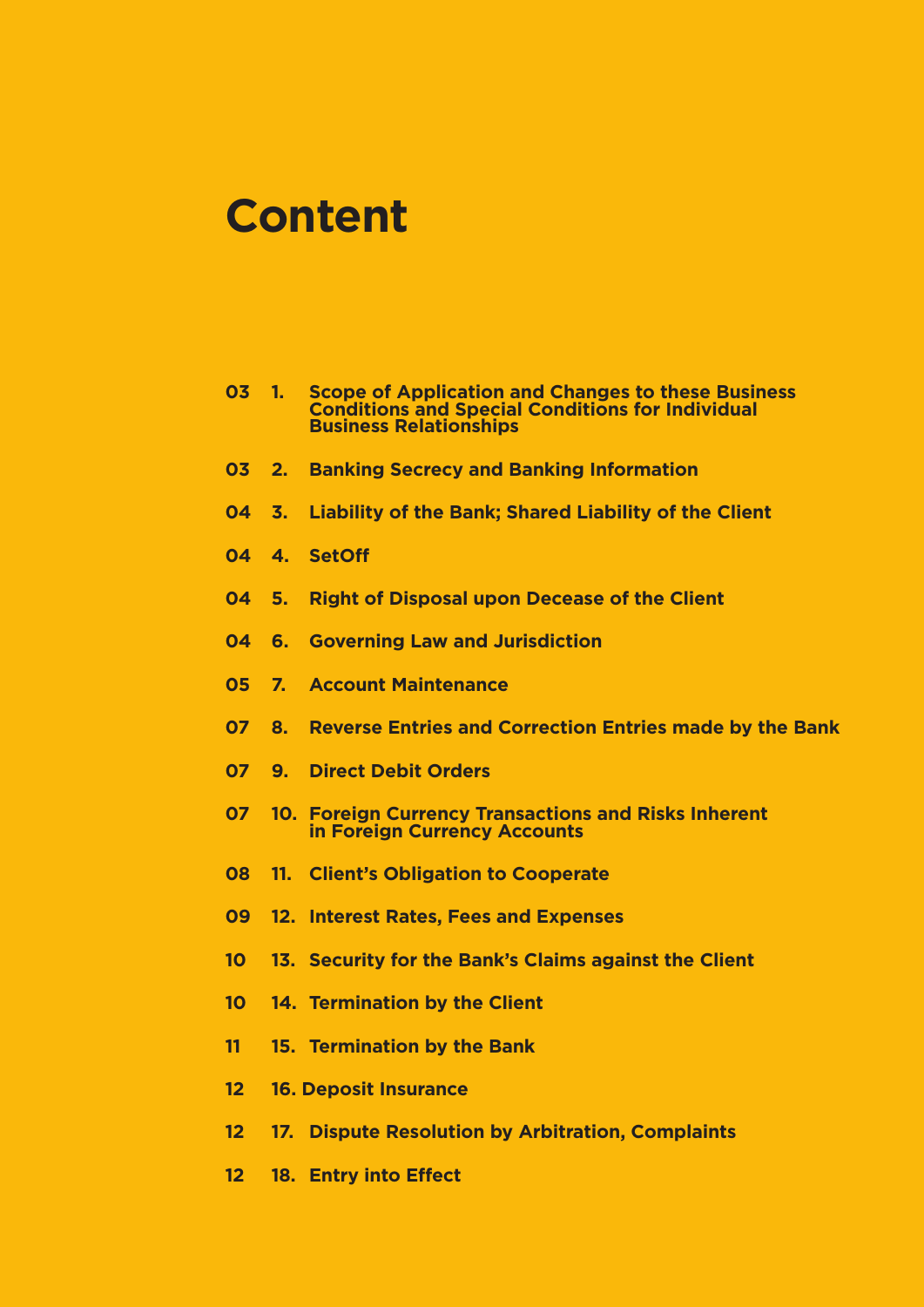

# **General Information**

## **COMMERZBANK Aktiengesellschaft, pobočka**

**Praha,** with its registered office at Jugoslávská 934/1, Vinohrady, 120 00 Prague 2, entered into the Commercial Register maintained by the Municipal Court in Prague, Section A, Entry 7341, ID no.: 47610921 is an organisational unit of COMMERZBANK Aktiengesellschaft, with its registered office at Kaiserstraße 16, 603 11 Frankfurt am Main, Federal Republic of Germany, entered into the Commercial Register maintained by the District Court in Frankfurt am Main, under Entry HR B 32000.

# **1. Scope of Application and Changes to these Business Conditions and Special Conditions for Individual Business Relationships**

#### **(1) Scope of Application**

These General Business Conditions (hereinafter "GBC") apply to all business relationships between the Client and COMMERZBANK Aktiengesellschaft, pobočka Praha (referred to below as 'Bank'). In addition, special business relationships (e.g. securities trading, payment transactions) shall be governed by special conditions that differ from or contain additions to these GBC and are agreed upon with the Client when an account is opened or an order is placed.

Other business conditions are available on the web sites www.commerzbank.cz.

# **(2) Changes**

The Bank reserves the right to make changes and additions to the GBC to a commensurate extent, mainly in order to improve the quality of provided services, to fulfil legal requirements concerning the prudent conduct of banking operations, to respond to the development and changes of laws and regulations, and to reflect changes in the Bank's business policies.

Any changes to these GBC or special conditions shall be provided to the Client no later than two months prior to the proposed effective date, using a permanent data carrier. If the Client and the Bank agree to use electronic communication within their business relationship (e.g. online banking), changes may also be proposed electronically, subject to the Client being able to save or print out the document in a legible format. The Client is deemed to have accepted a change if the Client does not refuse the same in writing prior to the proposed effective date. The Bank shall explicitly advise the Client of this consequence in its proposal.

If a change of the GBC is proposed to the Client (e.g. with respect to payment transactions), the Client may, with immediate effect and free of charge, terminate the payment services framework agreement affected by that change prior to the effective date of the change. The Bank shall explicitly advise the Client of this termination right in its proposal.

The Client may not reject a change and terminate the agreement in relation to inconsequential changes, changes made in favour of the client, and changes of technical or administrative nature (including changes made in response to amendments to laws and regulations). By accepting the GBC, the Client acknowledges that all such potential changes, as referred to in the preceding sentence, may be made and consents to the same.

# **2. Banking Secrecy and Banking Information**

# **(1) Banking Secrecy**

The Bank shall be obliged to maintain banking secrecy in accordance with the applicable law (banking secrecy) unless otherwise contractually agreed upon or unless the Bank shall be obliged by law to disclose that information.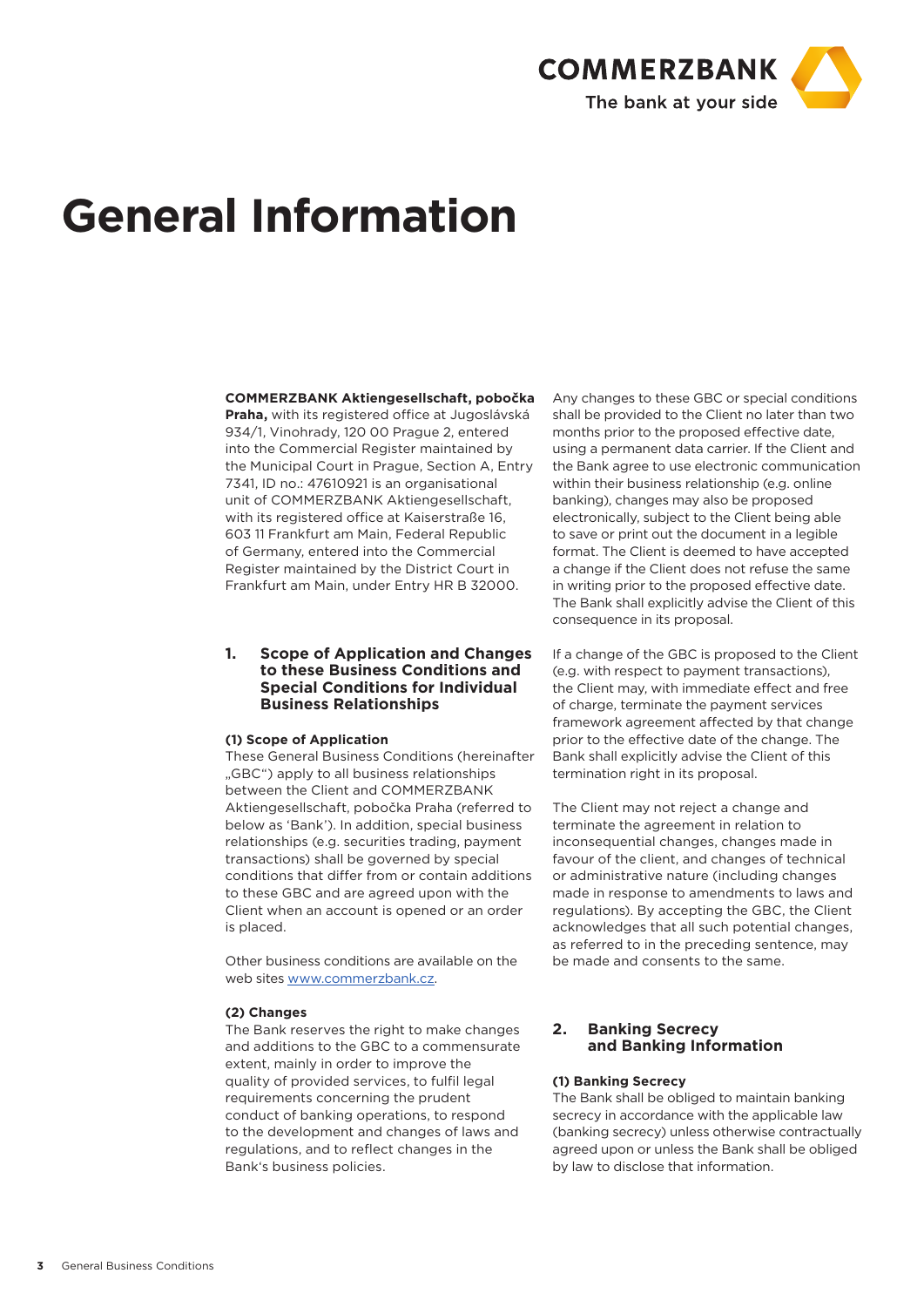

# **(2) Banking Information**

In order to meet their obligation to exercise due care in business operations, banks and branches of foreign banks in the Czech Republic may notify each other of bank account numbers, identification details of account holders and matters regarding the financial standing and trustworthiness of their clients. The Bank shall treat any data acquired about clients of any other bank as if it were data about its own clients.

# **3. Liability of the Bank; Shared Liability of the Client**

#### **(1) Principles of Liability**

In performing its obligations, the Bank shall be liable for any error of its employees and persons the Bank engages to perform its obligations. Provided that special conditions of individual business relationships or other agreements between the Bank and the Client specify otherwise, such provisions shall prevail. If the Client's error (e.g. a violation of the obligation to cooperate as set out in Article 11 hereof) contributed to the occurrence of a loss, the extent of the loss to be borne by the Bank and by the Client shall be determined in accordance with the principle of shared liability.

#### **(2) Orders Passed on to Third Parties**

If the Bank receives an order which, given its nature, the Bank usually assigns to a third party for processing, the Bank's duty shall be deemed met when the Bank submits the order in its own name to that third party (order passed on to a third party). This applies, for example, to securities deposited abroad. Under such circumstances, the Bank's liability shall be limited to the careful selection of and assignment to the third party.

#### **(3) Disruption to Business**

The Bank shall not be held liable for any damage caused through a force majeure event, riots, acts of war, natural disasters or by any other events the Bank has not caused (e.g. strike, lockout, traffic accident, force majeure), be it in the Czech Republic or abroad.

# **4. SetOff**

# **(1) SetOff by the Bank**

The Bank shall be entitled to set-off the funds held in the Client's accounts against the debts owed by the Client to the Bank, irrespective of the legal grounds therefor. The Bank's timebarred claims, claims that are not yet due and claims in foreign currencies, including those that are not freely convertible, may also be setoff by the Bank against the Client's claims.

#### **(2) SetOff by the Client**

The Client may set-off his/her own claims against the Bank's claims provided only that the Client's claims in the identical currency are undisputed or have been confirmed by a final court verdict.

# **5. Right of Disposal upon Decease of the Client**

Upon the Client's death, the Bank may request the submission of a will, a certificate of inheritance or other documents necessary for the Bank to adopt a decision as to the right of disposal. A certified translation of foreign language documents must be made available at the Bank's request.

# **6. Governing Law and Jurisdiction**

#### **(1) Applicability of Czech Law**

Unless otherwise agreed upon with the Client, the law of the Czech Republic shall apply to business relationships between the Bank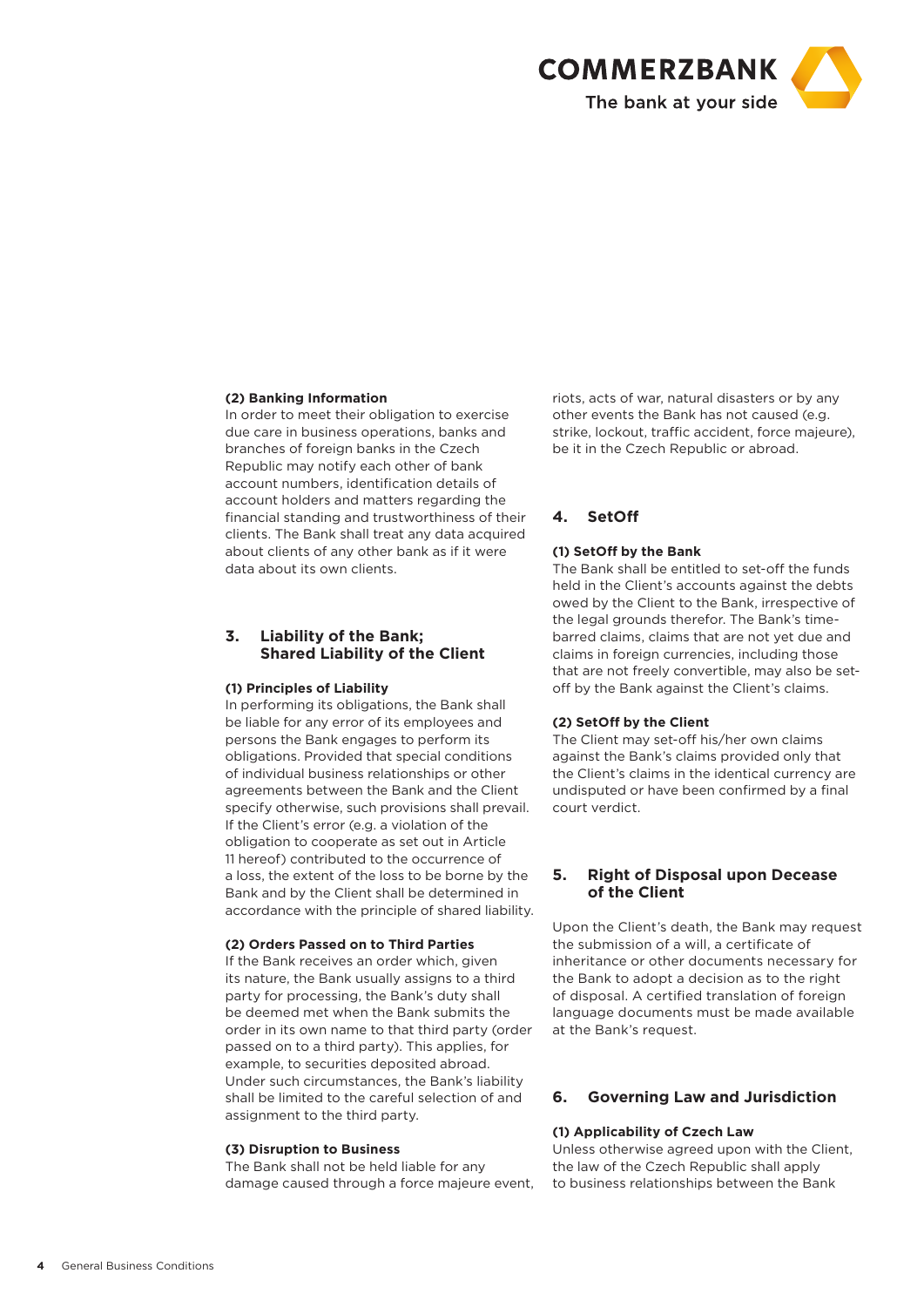

and the Client. Any translation of these GBC is intended solely for the Client's needs. The Czech wording of these GBC shall be binding in all circumstances. In the event of any conflict between the Czech and foreign language text, its structure, meaning or interpretation, the Czech text, structure, meaning or interpretation shall prevail.

## **(2) Jurisdiction**

Unless otherwise agreed upon between the Bank and the Client and unless the choice of courts is prevented under the law of the Czech Republic, any potential disputes shall be resolved by Prague courts. This shall not affect the Bank's right to sue the Client before the competent courts in respect to the Client's registered office or assets, or before courts having jurisdiction on any other grounds.

# **7. Account Maintenance**

# **(1) Opening an Account / Authorisations**

For the purpose of opening a current account, the Bank and the Client shall sign an account maintenance agreement which constitutes a framework payment services agreement under the Payment Systems Act and specifies, inter alia, the currency of the current account and the client's master number. The Bank uses the current account to process incoming and outgoing payments and other payment transactions. The Client or an agent authorised by the Client shall be entitled to use the accounts held with the Bank and, in particular, to draw on the balances only after the Client has sufficiently proven his/ her identity to the Bank. An agent shall also submit the relevant power of attorney.

For the purpose of performing agreements on special transactions (e.g. deposits, credit agreements) agreed upon between the Client and the Bank, the Bank shall, for the

Client, open and maintain sub-accounts to the current account, in accordance with the relevant agreement.

Unless the Client and the Bank agree otherwise (with respect to an individual business relationship), the terms and conditions of the account maintenance agreement shall apply to all accounts and sub-accounts maintained under the account number indicated in the account maintenance agreement.

In order to authorise the use of accounts held with the Bank, the Client shall complete the "Specimen Signatures and signature authorisation" form.

Balances in current accounts of the Client shall be subject to interest in so far as the Bank and the Client have made an agreement to such effect.

# **(2) Account Use, Deposits, Withdrawals, Settlement of Debit Balances**

The Client may use a credit balance in its account or a credit facility via payment orders in the form of 'Outgoing Payment Orders', cheques or transfer orders.

The Bank shall also make payments on the basis of direct debit orders provided that it has been authorised by the Client to do so. The Bank shall be entitled to reject Client's orders if the credit balance or credit line required to execute them is not available on the relevant account.

The Bank shall credit amounts received to the Client's account and perform the Client's orders under the account maintenance agreement within the time lines set forth in the Bank's General Terms & Conditions of Payment Services.

Unless the Bank and the Client agree otherwise, the Client shall be obliged to repay any overdrafts or credit lines without any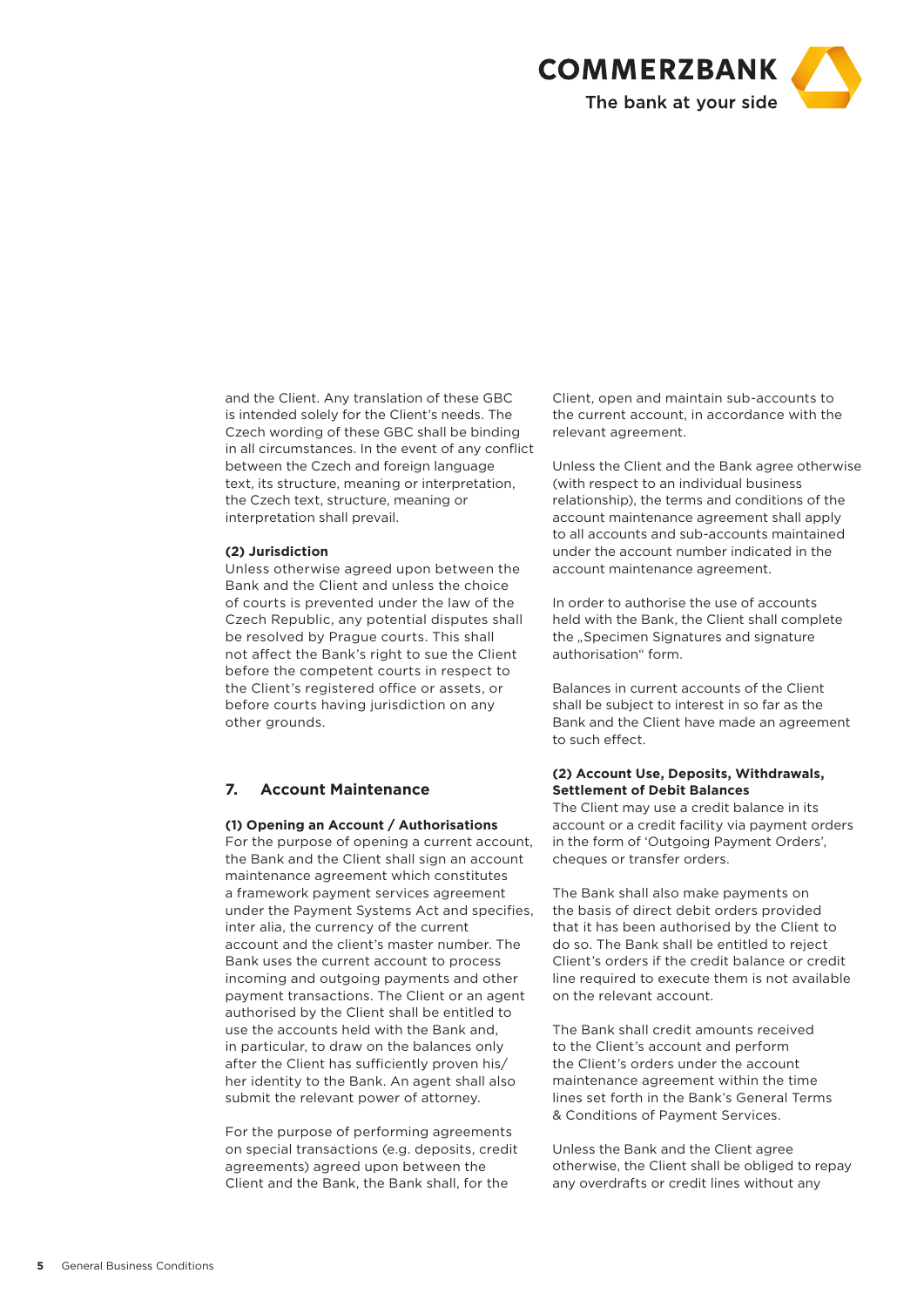

undue delay by depositing the outstanding amount into the account. The Client shall be under that obligation even if the overdraft results from the Bank exercising its rights under account maintenance or any other agreements that entitle the Bank to debit the Client's account.

## **(3) Time deposits**

Within the account maintenance agreement, the Client may instruct the Bank to deposit a certain amount as a time deposit. The Client may also give instructions related to a time deposit verbally or by phone. The Bank shall debit the amount specified by the Client from the current account and post it as a time deposit under a reference number. The Bank shall provide the Client with a confirmation thereof, showing the amount deposited, interest rate and maturity date. The Client may not access the time deposit funds before the maturity date. The time deposit amount and interest shall be credited to the current account on the maturity date of the time deposit. If the time deposit has been arranged for a period longer than one year, interest shall be paid pro rata during the term at the end of each calendar year. Unless instructions to the contrary are given no later than two days before the maturity date, the Bank shall be entitled, but not obliged, to extend the time deposit for the same period at the then valid interest rate. A time deposit may only be terminated for good cause. In that event, the Bank shall pay the time deposit prematurely, being able to reduce or eliminate the interest accrued thereon over the entire term.

#### **(4) Call Money Deposits**

Within the account maintenance agreement. the Client may instruct the Bank to deposit a certain amount at a special interest rate for an indefinite term ("Call Money"). The Client may give instructions related to a Call Money deposit verbally or by phone. The Bank shall debit the amount specified by the Client from the current

account and post it as a Call Money deposit under a reference number. The Bank shall provide the Client with a confirmation thereof, showing the amount deposited and the interest rate. The Client may instruct the Bank to change the amount of a Call Money deposit once per business day. The Bank shall send the Client a confirmation of a change in the deposited amount. If a deposit is increased, the Bank shall debit the amount specified by the Client from the current account and post the increase under the same reference number used to post the original Call Money deposit. The same reference number shall also be used if the original Call Money deposit is reduced. The interest rate agreed with the Client for a Call Money deposit may change during the term of the Call Money deposit. In such a case, the Bank shall inform the Client on or before the day when the interest rate changes. The amount of a Call Money deposit (or the balance thereof if the deposited amount is reduced) shall be credited to the Client's current account on the business day on which the Client instructs the Bank to terminate (or reduce) the Call Money deposit. Interest accrued on a Call Money deposit shall be credited to the current account at the end of a calendar month or on the day on which the Call Money deposit is terminated.

# **(5) Balance Statements**

Unless otherwise agreed upon with respect to the current account, the Bank shall issue a balance statement at the end of each calendar quarter, showing all credit and debit entries (including interest and bank fees) in that period. The Bank may charge interest on any debit balance shown in a balance statement, either under Article 12 of the GBC or as agreed upon with the Client.

# **(6) Deadline for Objections; Client's Approval**

Any objections the Client may have concerning the incorrectness or incompleteness of a balance statement must be raised no later than six weeks after its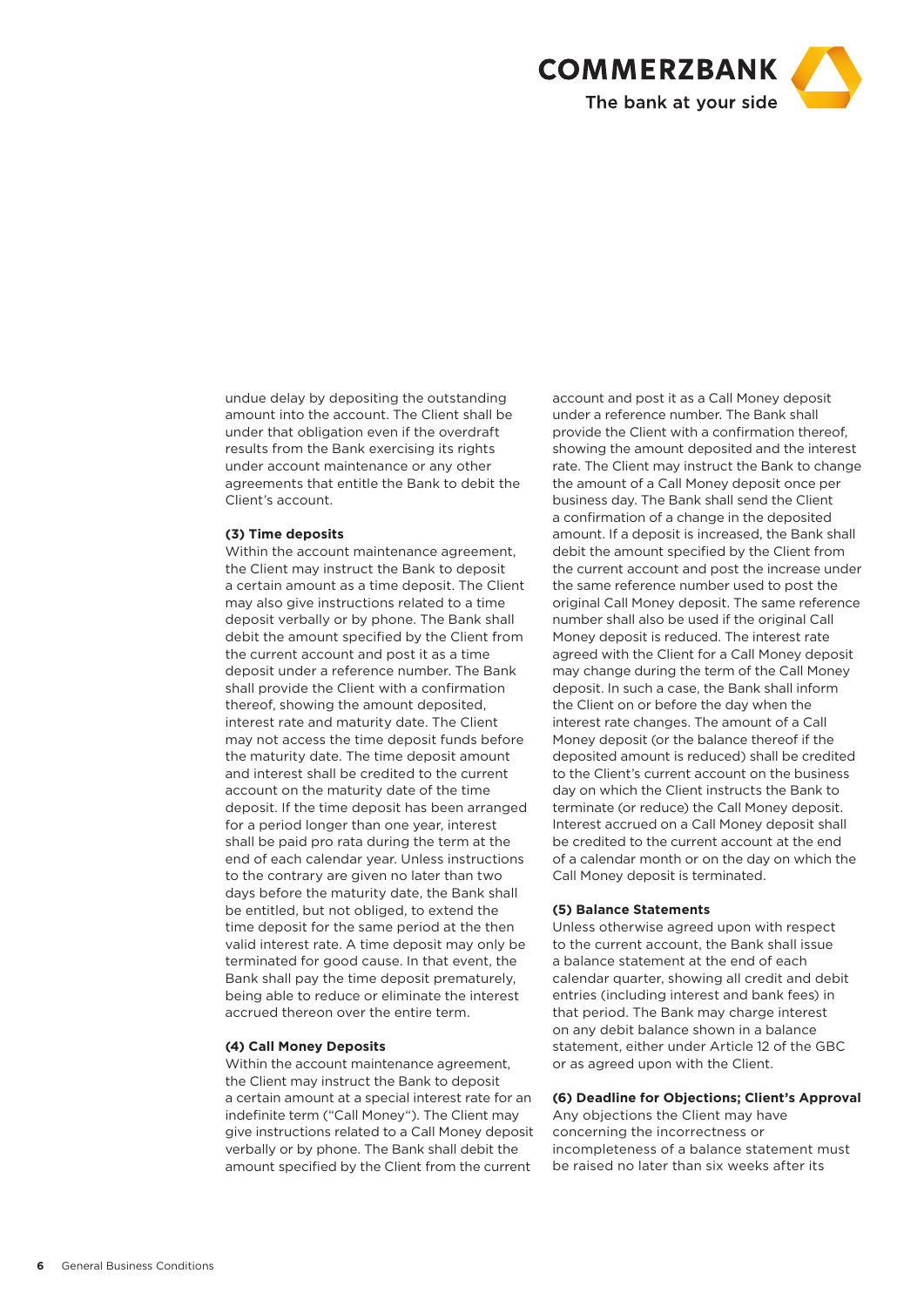

receipt. If the objections are made in writing, it is sufficient to dispatch these within the period of six weeks. Failure to raise objections in due time shall be considered as the Client's approval. When issuing a balance statement, the Bank shall expressly draw the Client's attention to this consequence. The Client may demand a correction of a balance statement even after expiry of this period, but must then prove that the account was either wrongly debited or mistakenly not credited.

# **8. Reverse Entries and Correction Entries made by the Bank**

# **(1) Correction Entries**

Incorrect credit entries and incorrect debit entries in the current account as well as incorrect transfers shall be corrected by the Bank in a manner and by the deadline set forth in the Payment Systems Act unless otherwise agreed upon with the Client if that Act so allows.

# **(2) Correction Entries in Czech Currency and in the Czech Republic**

When an incorrect entry in Czech currency was caused by another bank in the Czech Republic, the Bank shall be entitled to debit the mistakenly credited amount from the Client's account at that bank's request and to refund that amount to the bank. The bank may submit a request within 3 months of the date of the error that resulted in performing the incorrect payment transaction.

# **9. Direct Debit Orders**

# **(1) Conditional Credit Entries**

If the Bank credits the countervalue of a cheque or direct debit to the Client's account prior to their payment, this is done on condition that the

relevant amounts will indeed be paid. This shall also apply if the items are payable at the Bank itself. If the Client submits other documents to the Bank (e.g. business documents), instructing the Bank to collect an amount due from a debtor and if the Bank credits the Client's account with such amount, this is done under the condition that the Bank will obtain the amount from the debtor. This condition shall also apply if the items concerned are payable at the Bank itself. If cheques or direct debit orders are not paid, or if the Bank does not obtain the amount under the direct debit order, the Bank shall cancel the conditional credit entry. The Bank shall do so even if a balance statement has been issued in the meantime.

# **10. Foreign Currency Transactions and Risks Inherent in Foreign Currency Accounts**

# **(1) Execution of Orders Relating to Foreign Currency Accounts**

Foreign currency accounts of the Client are designed to make cashless transfers and perform other transactions in foreign currencies. Transactions with balances in foreign currency accounts (e.g. by means of credit transfers to the debit of the foreign currency balance) are made in cooperation with banks in the home country of the currency unless the Bank executes them entirely within its own organisation.

# **(2) Credit Entries**

# **for Foreign Currency Transactions**

If the Bank concludes a transaction with the Client (e.g. a forward exchange transaction) under which it owes a certain amount in a foreign currency to the Client, it shall discharge its foreign currency obligation by crediting the Client's account with that amount in the respective currency unless otherwise agreed upon.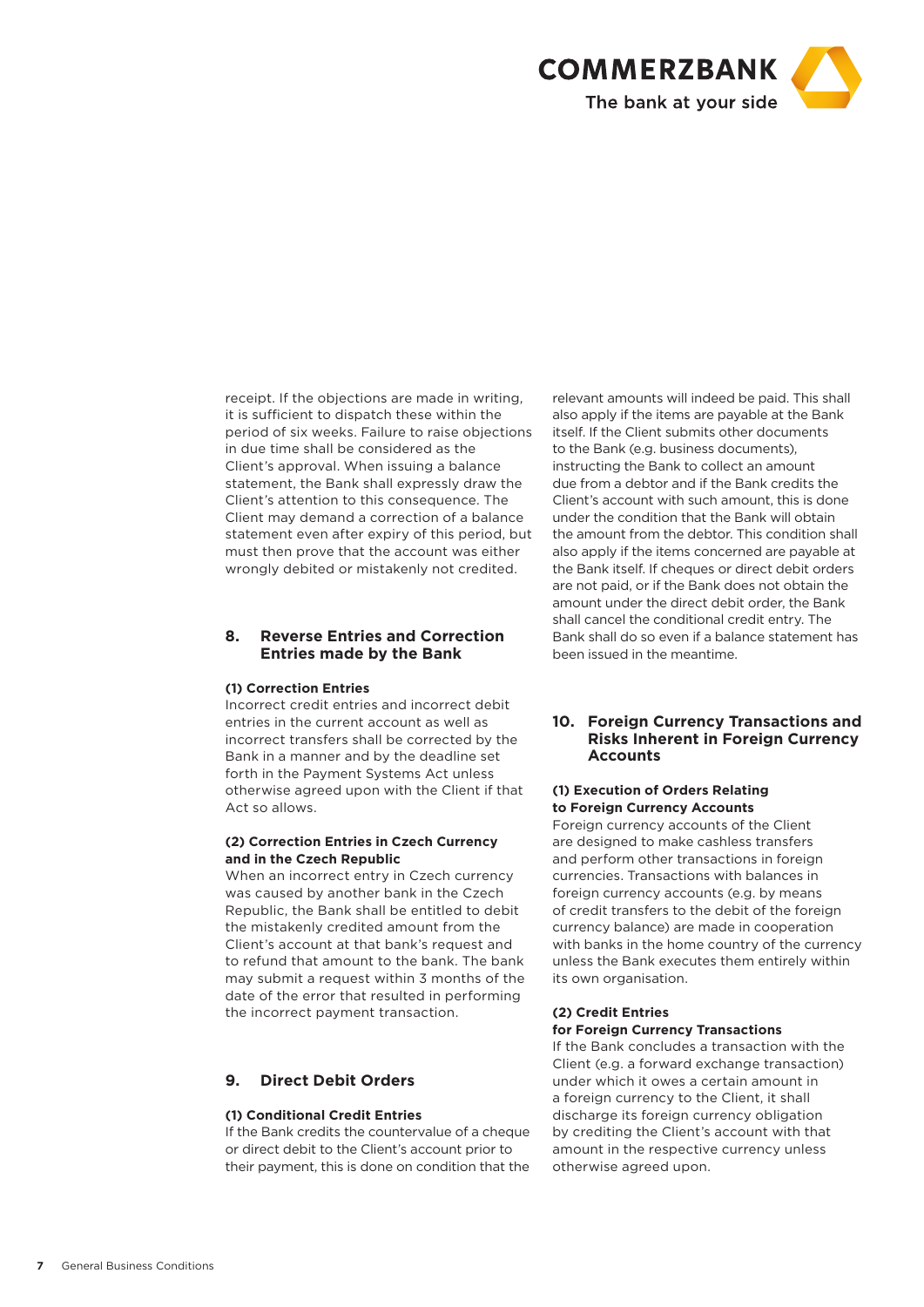

# **(3) Temporary Limitation of Performance by the Bank**

The Bank's obligation to debit a foreign currency account (see Paragraph 1) or to pay a foreign currency obligation (see Paragraph 2) shall be suspended to the extent that, and for as long as, the Bank cannot or can only restrictively dispose of the currency in which the obligation or the foreign currency account is denominated due to political measures or events in the country of the respective currency. As long as the above measures and events persist, the Bank shall not be obliged to perform any transaction in any place other than the country of the respective currency or in any other currency (including Czech crowns), including in the form of cash. However, the Bank's obligation to debit a foreign currency account shall not be suspended if the Bank can execute that transaction entirely within its own organisation. The above provisions shall be without prejudice to the right of the Client and of the Bank to set-off mutual claims due in the same currency against each other.

#### **(4) Exchange Rate**

The exchange rate for foreign currency services shall be determined in accordance with the 'General Terms and Conditions of Payment Services'.

# **11. Client's Obligation to Cooperate**

#### **(1) Notification of Changes**

Performing banking transactions properly requires that the Client notify the Bank without delay of any changes in the Client's name and address as well as of the termination or change of any powers of representation (in particular power of attorney) an of any change in the identification data of the authorized representatives. This notification obligation shall also apply where the powers of representation are recorded in a public register (e.g. the Commercial Register) and any termination or changes thereof are entered into that register. In addition, further notification obligations may be required by law (especially by the Act on Measures against the Legalisation of Crime Proceeds and Funding of Terrorism).

# **(2) Clarity of Orders**

The content of orders must be absolutely unequivocal. Orders and transfers that are not worded clearly may lead to queries, which may result in delays. When making credit transfers, the Client must ensure the correctness and completeness of data entries, in particular the account number, bank code or IBAN and BIC as well as the currency. Changes, confirmations or repetitions of orders and credit transfers must be designated as such.

# **(3) Special Reference for Urgent Orders**

If the Client deems it necessary that an order must be processed with utmost urgency, the Client shall notify the Bank accordingly. For orders issued on a form, this notification must be provided separately outside the form.

# **(4) Examination of and Objections to Notifications from the Bank**

The Client must immediately examine account statements, security transaction statements, statements of securities and of investment income, other statements, notifications of execution of orders as well as information on expected payments and consignments (notifications) as to their correctness and completeness and immediately raise any objections relating thereto.

# **(5) Notice to the Bank in Case of Non-Delivery of Statements and Notifications**

The Client must notify the Bank immediately if balance statements and security transaction statements are not received. The Client shall be further obliged to notify the Bank of nondelivery of any other notifications the Client is expecting to receive (e.g. security transaction statements, account statements after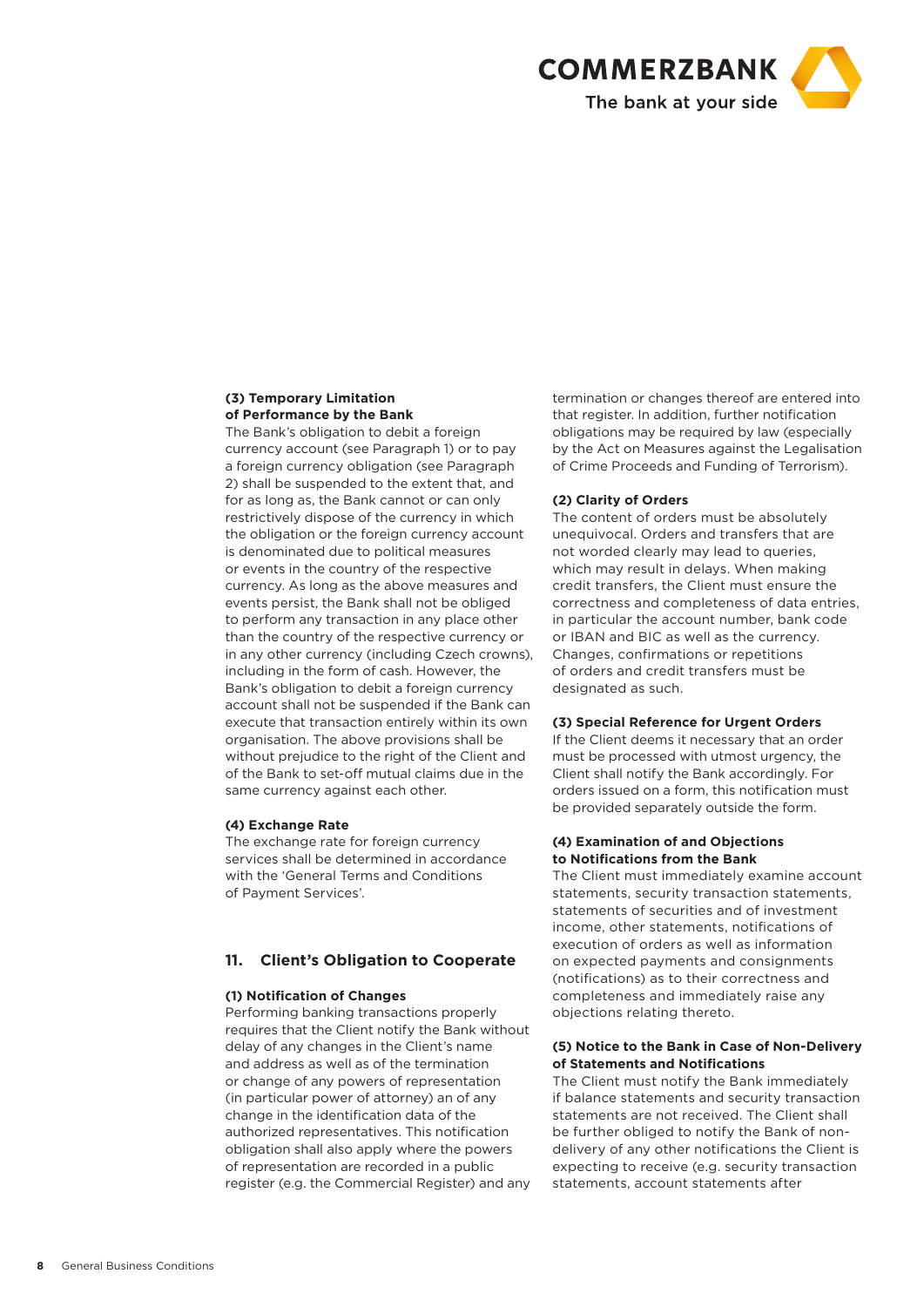

execution of Client's orders and/or payments expected by the Client).

# **12. Interest Rates, Fees and Expenses**

# **(1) Interest Rates and Fees for Services for Private Individuals**

Interest rates and fees for loans and services customary in banking operations with private individuals are set out in the 'Fee Schedule'. If the Client requires a loan or service listed therein and unless otherwise agreed upon, the interest rates and fees stated in the then valid 'Fee Schedule' shall apply in consideration of paragraph 12.8. With respect to any fees for services not stated therein which are provided at the Client's request or which are believed to be in the Client's interest and which can, in the given circumstances, only be expected to be provided against remuneration, the Bank shall proceed in accordance with the applicable law unless otherwise agreed.

# **(2) Interest Rates and Fees for Services for any Client other than Private Individuals**

Unless otherwise agreed upon between the Bank and the Client and if not inconsistent with law, interest rates and fees for services other than for private individuals shall be determined by the Bank at its own discretion.

Price List-Corporate Banking is available on the web sites www.commerzbank.cz.

#### **(3) Free Services**

Unless so permitted by law and unless the fee is charged in accordance with law, the Bank shall charge no fees for services that the Bank is required to provide by law or that the Bank uses in its own interest.

#### **(4) Interest Rate Change; Client's Right of Termination in Case of Interest Rate Increases**

Interest on variable interest rate loans can be changed in accordance with the relevant loan agreement concluded with the Client. The Bank shall advise the Client of any interest rate change. Unless otherwise agreed upon, any increases entitle the Client to terminate, with immediate effect, the respective loan agreement within six weeks of being advised of that change. If the Client terminates a loan agreement, no increased interest rates shall apply to the remaining period of the terminated loan agreement.

#### **(5) Change of Fees for Services in Permanent Use**

Changes of fees for services that clients usually make permanent use of (e.g. account maintenance) shall be proposed to the Client in writing no later than two months prior to the proposed effective date. If the Client and the Bank agree to use electronic communication within their business relationship (e.g. online banking), then changes may also be proposed this way. The Client is deemed to have accepted a change if the Client does not refuse the same prior to the proposed effective date. The Bank shall explicitly advise the Client thereof in its proposal. If a change is proposed to the Client, the Client may, with immediate effect and free of charge, terminate the agreement affected by that change prior to the effective date of the change. The Bank shall explicitly advise the Client of this termination right in its communication. If the Client exercises his/her termination right, the original fees in effect prior to the notified change shall apply to the remaining period of the terminated business relationship.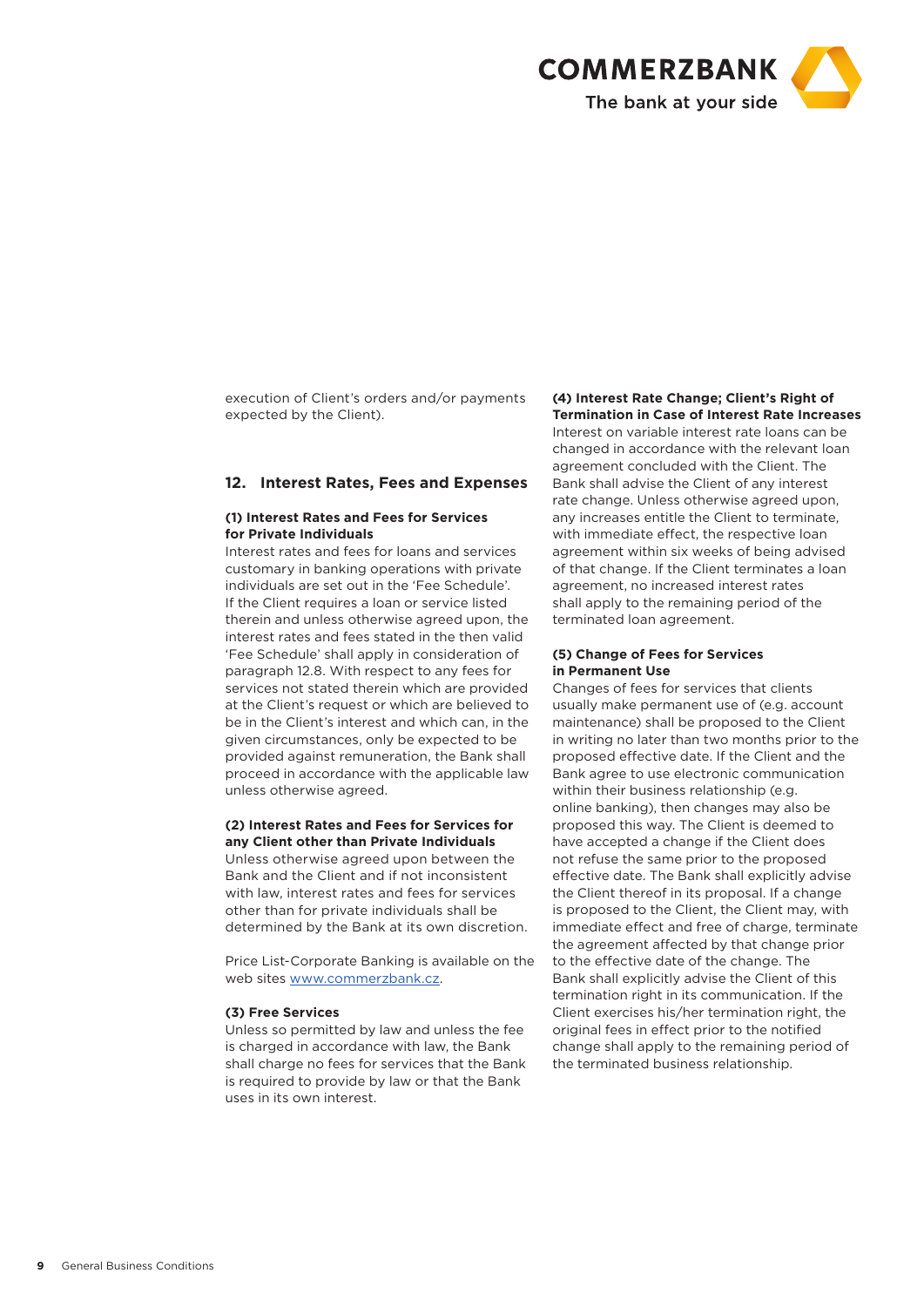

# **(6) Expenses**

The Bank shall be entitled to charge to the Client expenses incurred when the Bank carries out the Client's instructions or acts in his/her presumed interests (in particular long distance calls, postage) or when credit security is furnished, administered, released or realised (in particular notarial fees, storage charges, cost of guarding items serving as security).

# **(7) Clause on Consumer Loan Agreements and Payment Services Agreements Concluded with Consumers for Payments within the European Economic Area (EEA) in an EEA Currency**

With respect to consumer loan agreements and payment services agreements concluded with consumers for payments within the European Economic Area**<sup>1</sup>** (EEA) in an EEA currency**2**, interest rates and costs shall be governed by the applicable agreements, special conditions and law.

# **(8) Changes in the Fee Schedule**

The rules set forth in paragraph 1.2 hereof relating to changes in the GBC shall apply similarly to changes in the "Fee Schedule" as per paragraph 12.1 and to changes in fees as per Article 12.

# **13. Security for the Bank's Claims against the Client**

#### **(1) Bank's Right to Receive Security from the Client**

The Bank shall be entitled to request the Client to provide or increase security deemed acceptable and sufficient by the Bank to secure its claims arising out of banking transactions with the Client. This shall also apply if the relevant claims are conditional (e.g. payment of indemnities/ bank guarantees accepted on the Client's behalf).

## **(2) Changes of Risk**

If the Bank waived, in full or in part, its right to request the Client to provide or increase security when the claims arose, the Bank shall be entitled to request that security at a later date.

However, the Bank may make this request provided only that circumstances arise or become known to the Bank that, from the Bank's perspective, increase the risk inherent in the Bank's claims against the Client.

This may in particular be the case if:

- The Client's economic position has deteriorated or threatens to deteriorate
- The quality of the existing security has deteriorated or threatens to deteriorate.

# **(3) Setting a Time Period to Provide or Increase Security**

The Bank shall allow adequate time to provide or increase security. If the Bank intends to exercise its right of immediate termination under Article 15 (3) of these Business GBC should the Client fail to comply with the obligation to provide or increase security within the applicable time period, then it shall draw the Client's attention to this consequence at the outset.

# **14. Termination by the Client**

# **(1) Client's Right to Terminate the Contractual Relationship at Any Time**

The entire business relationship, or individual business relationships, in respect of which no notice period or different termination provisions are agreed upon may be terminated by the Client at any time and with immediate effect.

- 1 The European Economic Area currently includes: Belgium, Bulgaria, Croatia, Denmark, Germany, Estonia, Finland, France, Greece, United Kingdom of Great Britain and Northern Ireland, Ireland, Iceland, Italy, Latvia, Liechtenstein, Lithuania, Luxembourg, Malta, Netherlands, Norway, Poland, Austria, Portugal, Romania, Sweden, Slovakia, Slovenia, Spain, Czech Republic, Hungary, Cyprus.
- 2 EEA currencies currently include: Euro, Bulgarian leva, Danish crown, Estonian crown, British pound, Icelandic crown, Latvian lat, Swiss franc, Lithuanian litas, Norwegian crown, Polish zloty, Romanian lei, Swedish crown, Czech crown, Hungarian forint.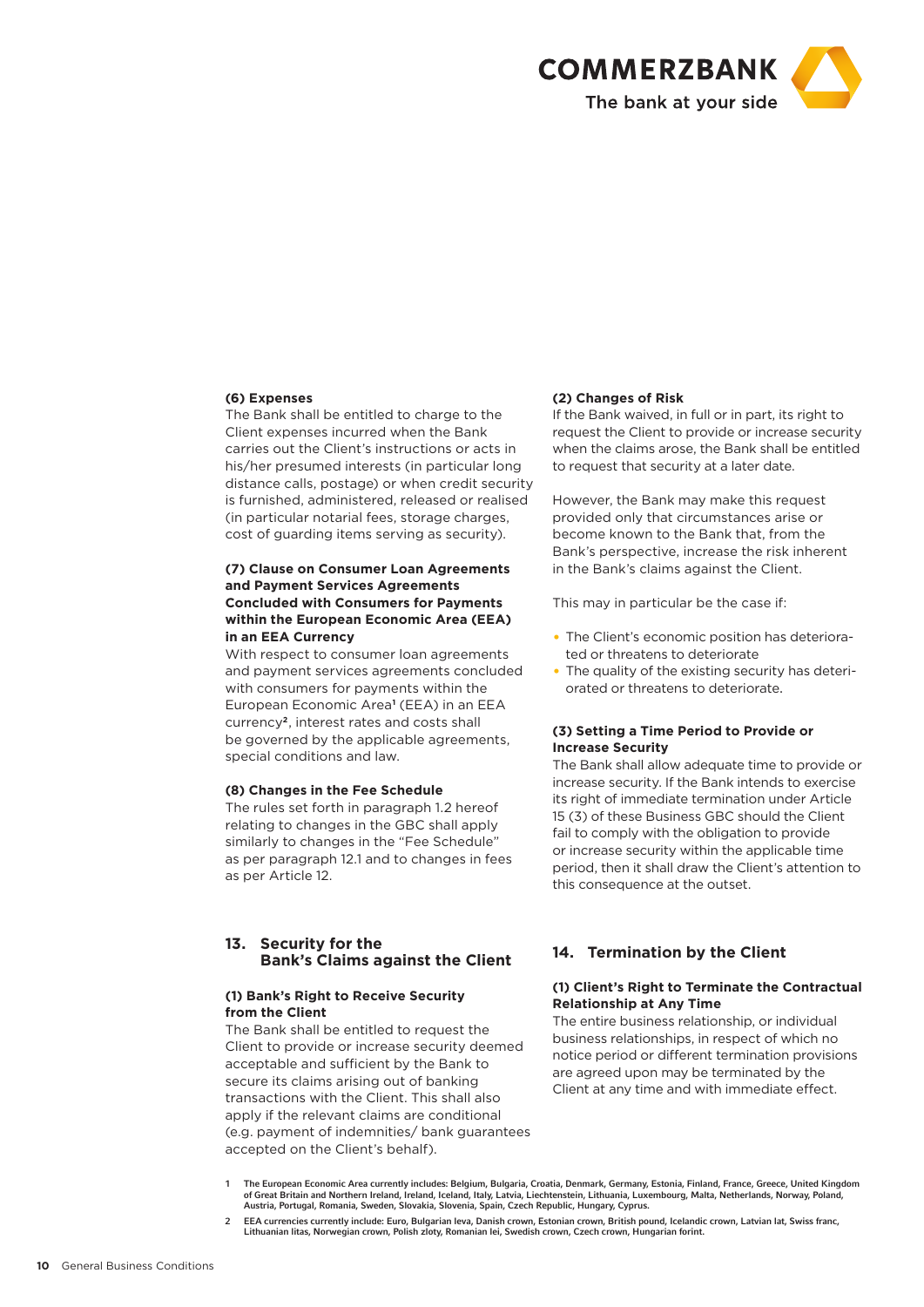

# **(2) Termination for Good Cause**

If a specific term or non-standard termination arrangement has been agreed upon in respect of a particular business relationship, immediate termination (i.e. without any notice period) may only take place if good cause is given, which shall mean that the Client cannot be reasonably expected, even taking into account the Bank's legitimate interests, to continue that business relationship.

# **(3) Statutory Termination Rights**

Statutory rights to terminate the business relationship shall remain unaffected.

# **15. Termination by the Bank**

#### **(1) Termination by Notice**

Subject to observing an adequate notice period, the Bank may at any time terminate the entire business relationship or individual relationships for which neither a term nor a diverging termination provision has been agreed upon. In determining the notice period, the Bank shall take the Client's legitimate interests into account. The minimum notice period for a framework payment services agreement (e.g. account maintenance or payment card agreement) shall be two months.

# **(2) Termination of Loans with No Fixed Term**

Loans and loan commitments for which neither a fixed term nor a diverging termination provision has been agreed upon may be terminated by the Bank at any time, without notice. Where legislation contains specific provisions for the termination of a consumer loan agreement, the Bank may only terminate the agreement as provided therein.

# **(3) Termination for Good Cause without Notice**

Immediate termination of the entire business relationship or individual relationships is permitted if good cause exists which makes

it unacceptable to the Bank to continue the business relationship, after having taken the Client's legitimate interests into account. Good cause exists in particular if:

- The Client has given false information as to the Client's financial situation, provided that such information was of significant importance for the Bank's decision concerning the granting of a loan or other transactions involving risk for the Bank (e.g. the delivery of a payment card), or
- A substantial deterioration of the Client's financial situation or in the value of security occurs or threatens to occur, jeopardising the repayment of the loan or the discharge of any other obligation towards the Bank even if security provided thereon is realised, or
- The Client fails to comply, within the adequate time period allowed by the Bank, with an obligation to provide or increase security under Article 13 (2) of these GBC or under a different agreement.

If good cause results from a violation of a contractual obligation, termination shall only be permitted after expiry, without result, of an adequate period for corrective action unless this approach is unnecessary given the nature of the circumstances.

# **(4) Termination of Consumer Loan Agreements in Case of Default**

Where legislation contains specific provisions for termination due to a default in repaying a loan under a consumer loan agreement, the Bank may only terminate the agreement as provided therein.

#### **(5) Settlement after Termination**

Unless immediate settlement is necessary (e.g. the return of cheque forms in the event of termination of a cheque agreement), the Bank shall allow the Client an adequate time period for settlement if their business relationship is terminated without notice.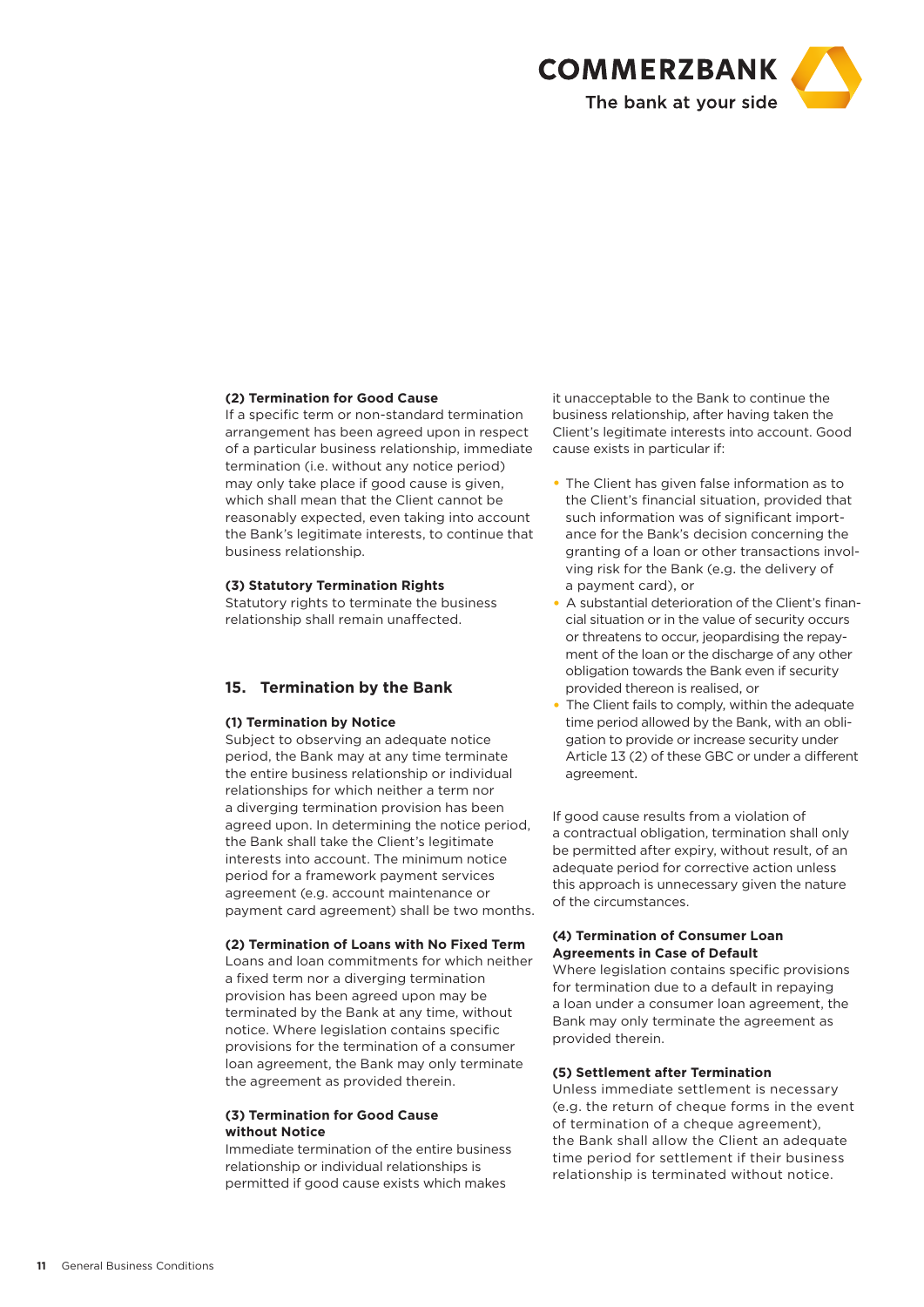

# **16. Deposit Insurance**

Information on Deposit Protection is available both in the business premises of the Bank as well as on the website www.commerzbank.cz.

# **17. Dispute Resolution by Arbitration, Complaints**

Disputes between the Bank and the Client regarding the provision of payment services may also be resolved by a financial arbiter if the Czech court has jurisdiction to resolve that dispute.

The Client may file a complaint with an oversight authority, i.e. the Czech National Bank for payment services.

# **18. Entry into Effect**

These GBC enter into effect on 13<sup>th</sup> January 2018 and supersede the Business Terms & Conditions of 1st August 2015.